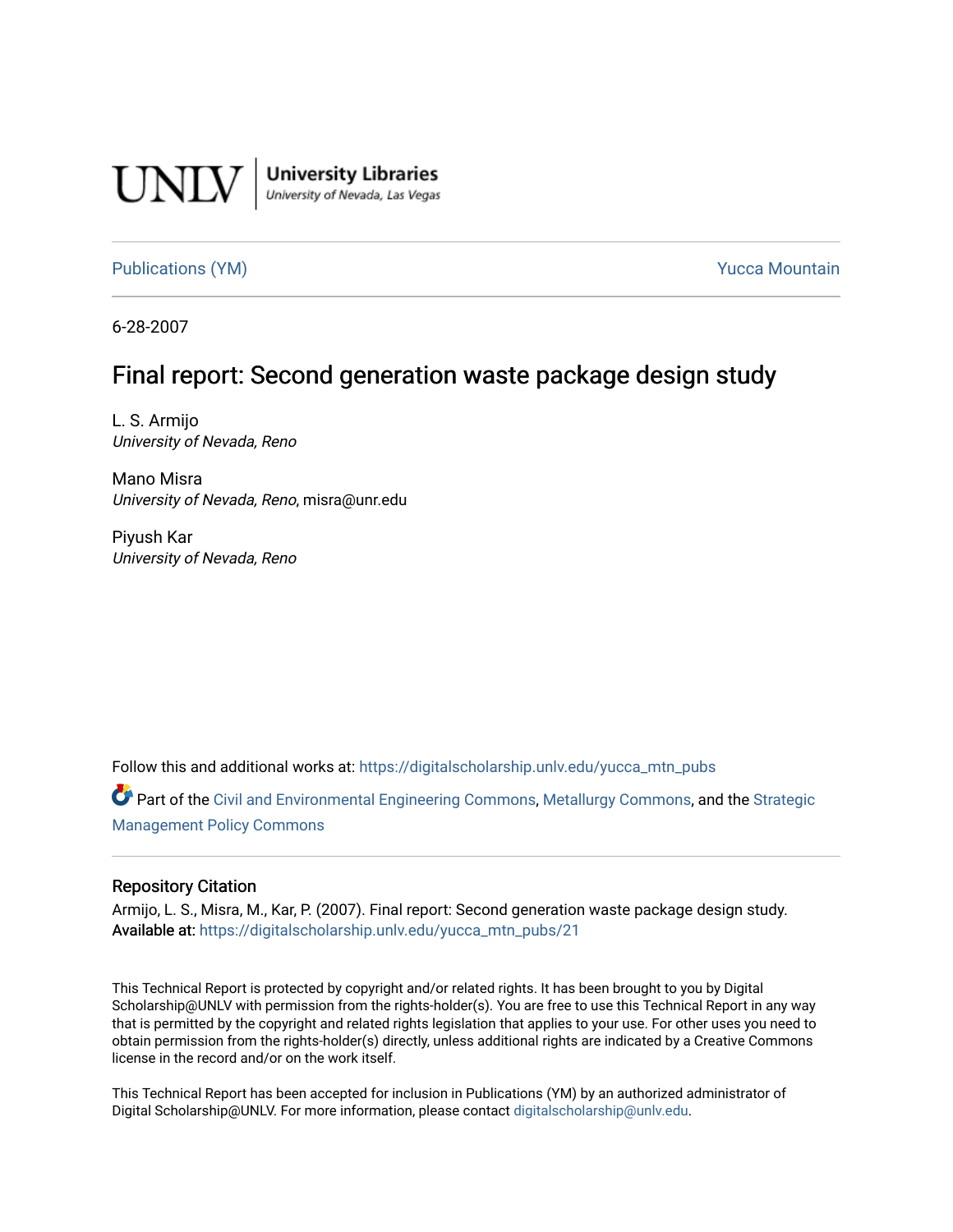### **SECOND GENERATION WASTE PACKAGE DESIGN STUDY**

*Final Report September 1st, 2006 to March 31st, 2007* 

*Task No: ORD-FY06-023*

*-submitted to-*

*United States Department of Energy Office of Civilian Defense Radioactive Waste Management Yucca Mountain Project 1551 Hillshire Drive, Suite A Las Vegas NV 89134-6321* 

*and* 

*Harry Reid Center University of Nevada, Las Vegas 4505 Maryland Parkway Las Vegas Nevada 89154-4009* 

*-submitted by-*

*Metallurgical and Materials Engineering Mail Stop 388 1664 N. Virginia Street College of Engineering University of Nevada, Reno Reno NV 89557* 

*J. S. Armijo (PI), M. Misra (Co-PI) and Piyush Kar (Post-Doctoral Scholar) June 28, 2007*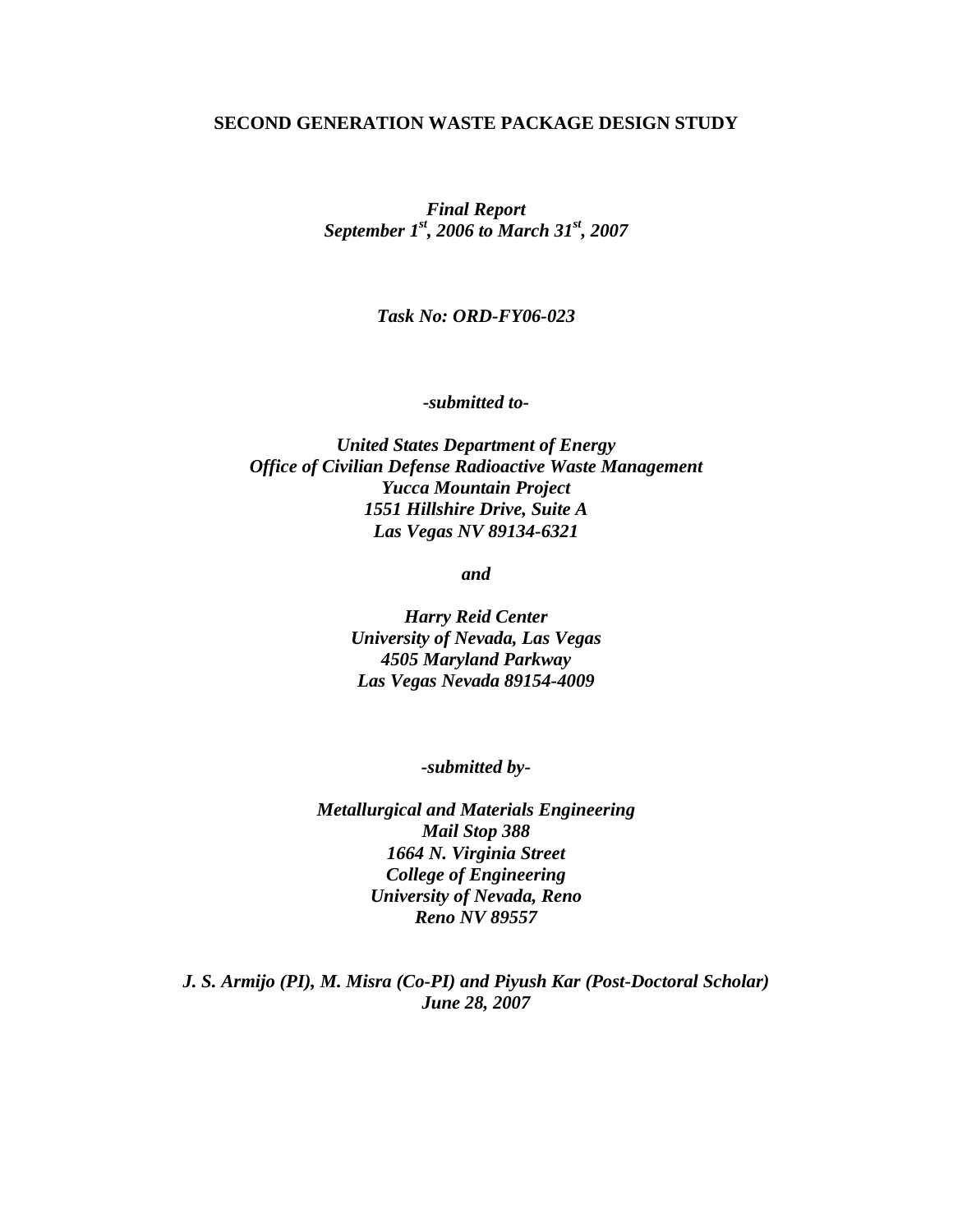# **Statement of Work**

The principal purpose of the cooperative agreement is to develop and continue providing the public and the Office of Repository Development (ORD) of the U.S. Department of Energy's (DOE) Office of Civilian Radioactive Waste Management (OCRWM) with an independently derived, unbiased body of scientific and engineering data concerning the study of Yucca Mountain as a potential high-level radioactive waste repository. Under this agreement, the Nevada System of Higher Education (NSHE), formerly the University and Community College System of Nevada (UCCSN), will perform scientific or engineering research, and maintain and foster collaborative working relationships between government and academic researchers. The following describes the objectives of Project Activity 023 "Second Generation Waste Package Design Study" under the cooperative agreement.

The objectives of this project activity are:

- to review the current YMP baseline environment and establish corrosion test environments representative of the range of dry to intermittently wet conditions expected in the drifts as a function of time.
- to demonstrate the oxidation and corrosion resistance of A588 weathering steel and reference Alloy 22 samples in the representative dry to intermittently dry conditions.
- to evaluate backfill and design features to improve the thermal performance analyses of the proposed second-generation waste packages using existing models developed at UNR.

The work plan for this project activity consists of three major tasks:

- Task 1. Definition of expected worst-case environments (humidity, liquid composition and temperature) at waste package outer surfaces as a function of time, and comparison with environments defined in the YMP baseline.
- Task 2. Oxidation and corrosion tests of proposed second-generation outer container material.
- Task 3. Second Generation waste package thermal analyses.

This project activity is an essential part of the program to enhance the collaborative ongoing research between the NSHE and the ORD during the five-year period of the cooperative agreement.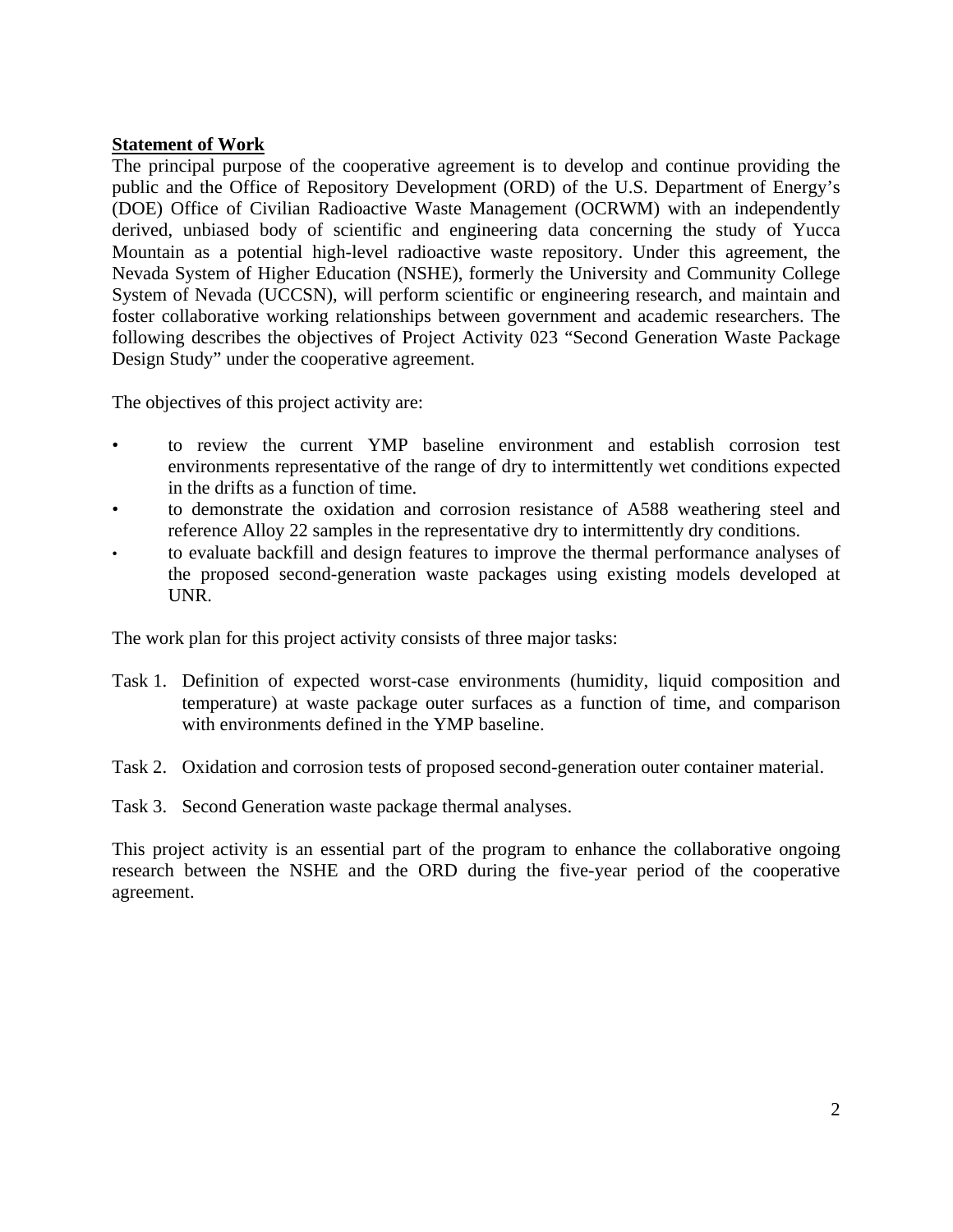## **Progress for the period 10/01/06 – 03/31/07**

 Estimated percent completion by subtask is summarized below, and in Appendix 1 to this report.

| <b>Task Description</b>                                                                  | % Complete |
|------------------------------------------------------------------------------------------|------------|
| Definition of expected worst case environments                                           | 20 %       |
| Oxidation and corrosion tests of proposed second generation<br>outer container material. | 15 %       |
| Second Generation waste package thermal analyses.                                        | 30 %       |

# **SUBTASK 1 - DEFINITION OF EXPECTED WORST CASE ENVIRONMENTS**

Thermal analysis for a 5000 year period in the Yucca Mountain Waste repository environment is complete. Calculations were performed to determine the maximum oxide thickness that would be formed on the surface of the A588 steels as container wall material in the Second Generation waste packages in the first 5000 year of emplacement. The details are reported in the first and second quarterly reports [1] [2].

## **SUBTASK 2 – OXIDATION AND CORROSION TESTS Test Materials**

The A588 test material was acquired from the Central Steel Inc. The compositional and mechanical property certificates were provided by the supplier, and independent testing was conducted to verify the alloy content and mechanical properties. Details are reported in the second quarterly report. The Alloy 22 test material along with composition and mechanical property certificates was obtained from ongoing DOE sponsored research programs at the University of Nevada, Reno.

# **Isothermal Oxidation Tests**

A thermal gravimetric apparatus (TGA) was purchased from the Shimadzu Inc. for conducting isothermal oxidation tests in air at elevated temperatures. Isothermal oxidation tests in the TGA and also in box furnace environments, for the both the A588 and the Alloy 22 materials, were ongoing at termination. Microstructure, metallographic and electrochemical characterization studies of the oxide scales were also ongoing. Test data were recorded and retained in project files.

# **Thermal Gravimetric Analysis**

The objective of the TGA testing was to determine the optimum times and temperatures for growing oxide scales that are equivalent in thickness to those which would form during a 10,000 year emplacement in the Yucca Mountain repository. The goal of this effort was to grow oxides of equivalent composition and structure in reasonable times by oxidizing test specimens at significantly higher temperatures than expected in the repository. TGA scoping tests were conducted at 600, 700, 800 and 900 ºC. An important conclusion from these high temperature test data is that temperatures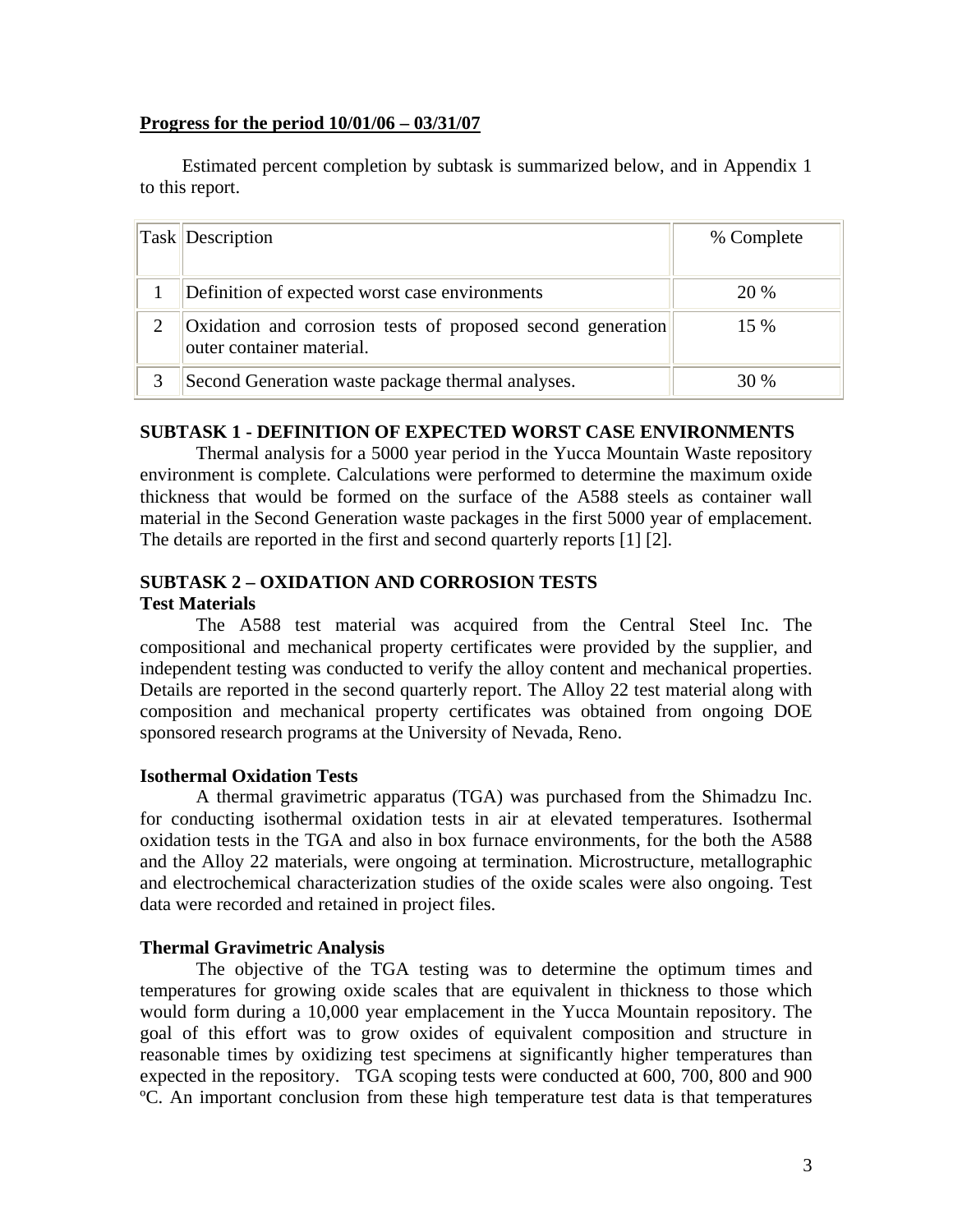above 600 ºC are not favorable due to spalling of the iron oxide scale (reported in the second quarterly report).

Subsequent isothermal oxidation tests were performed for 10 to 20 day time periods at 475 to 600 ºC. Results are summarized in Figure 1. Plots of weight gain per unit area vs. square root of time for the A588 steel in the dry air environment at four different temperatures, 475, 500, 575 and 600 ºC show that parabolic oxidation behavior was occurring at temperatures up to 575 °C. The measured oxidation at 600 °C was fitted to a second order polynomial. The parabolic oxidation rate constants were determined from the slopes of the data for each temperature. Since the 600 ºC were not linear over the entire time range, the slope for the first 100 hours was used as a pseudo rate constant.



Figure 1. Plot of weight gained per unit area vs. square root of time. Straight line fit can be observed from the data confirming parabolic kinetics at temperatures less than 600.

The logarithm of the rate constants plotted against the inverse of the absolute oxidation temperature, are shown in Figure 2. The slope of the straight line fitting the data multiplied by the gas constant yielded the activation energy for the oxidation of the A588 material in the 475 to 600 ºC regime.

The activation energy, as obtained from these data was 116 kilojoules per mol. This is 30% higher than the value reported in literature Chang [3], i.e. 91 kilojoules per mol. The higher activation energy determined for A588 in the present study is probably more representative since the Chang studies were limited to short term (24 hour) tests compared to the 240 hour to 480 hour tests in this study.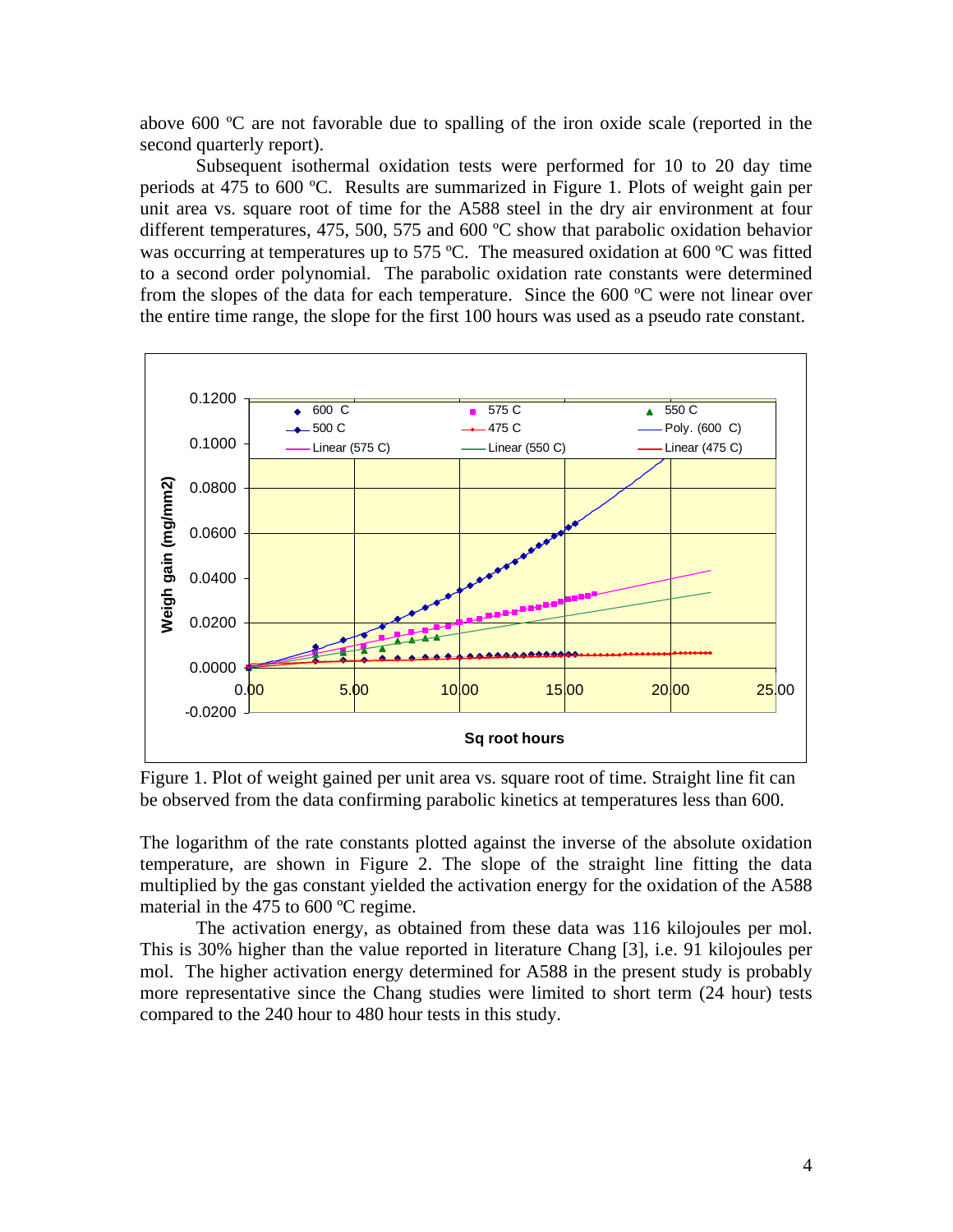

Figure 2. Plot of measured rate constants in  $(mg/cm^2 hour^{1/2})$  vs. inverse of the absolute temperatures, for dry air oxidation of the A588 steel, at 475, 500, 550, 575 and 600 ºC.

#### **Drip Testing**

An initial set of design requirements for the drip corrosion experimental apparatus was developed. Details of the requirements for the apparatus are provided in the first quarterly report. A conceptual design based on these requirements was in progress at project termination

# **SUBTASK 3 - SECOND GENERATION WASTE PACKAGE THERMAL ANALYSIS**

#### **Thermal Analysis**

 The thermal transient of the Second Generation waste packages was performed for the first 5000 years of emplacement. The waste package thermal analysis demonstrated that above-boiling surface temperatures are sustained for thousands of years and that these favorable dry conditions are extended by incorporation of backfill around the packages. Detailed modeling for determining the thermal history for the first 10,000 years period, with the effect of backfill, has been terminated.

#### **PLANS FOR NEXT QUARTER**

The work was discontinued after March  $30<sup>th</sup>$  due to project termination by DOE. Appendix 1 summarizes details of the completed tasks in a tabular form.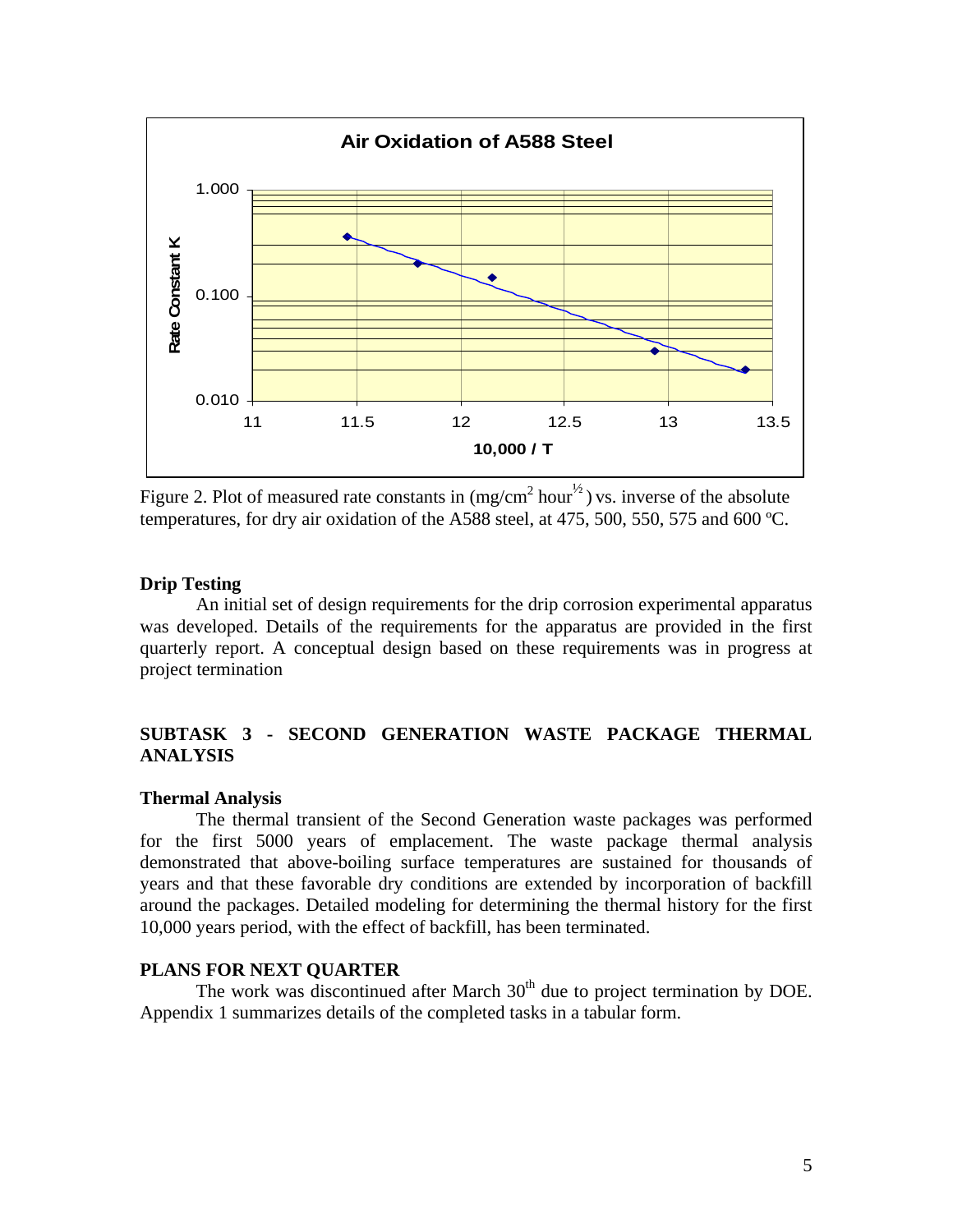## **REFERENCES**

1. J.S. Armijo, M. Misra, P. Kar, Second Generation Waste Package Design Study, Quarterly Technical Report No. 1, October 1, 2007 to December 31, 2006

2.J.S. Armijo, M. Misra, P. Kar, Second Generation Waste Package Design Study, Quarterly Technical Report No. 2, January 1, 2007 to March 31, 2007

3. Y. N. Chang, "Oxidation behaviors of five low-alloy structural steels at 600 °C", Corrosion, vol. 50 (1), 1994, pp.3-10.

## **Appendix 1. Second Generation Waste Package Design Study -- Detailed Task Plan**

| <b>Milestone</b><br><b>Task</b><br><b>Start</b><br>Completion<br><b>Status 12/31/2006</b><br>ORD-FY06-<br><b>Second Generation Waste Package Design</b><br>09/25/2006<br>991<br>023<br><b>Study</b><br>11/21/2008<br>Terminated<br>Subtask 1-Definition of expected worst case<br>environments<br>992<br>09/25/2006<br>01/19/2007<br>993<br>Detailed task plan<br>11/30/2006<br>Rev 1 complete<br>Terminated<br>994<br>Meeting with Office of Chief Scientist<br>11/30/2006<br>Terminated<br>995<br>Meetings with national laboratories<br>12/15/2006<br>996<br>Definition of post closure thermal history<br>01/12/2007<br>Complete<br>997<br>Definition of post closure humidity<br>01/12/2007<br>Terminated<br>998<br>Definition of post closure electrolytes<br>01/12/2007<br>Terminated<br>Definition of reference test environments for<br>Premature--will reschedule in Rev 1<br>999<br>subtask 2<br>01/19/2007<br>of Task plan<br>1000<br><b>Subtask 2-Oxidation and corrosion tests</b><br>11/30/2006<br>09/19/2008<br>1001<br>11/30/2006<br>Detailed task plan<br>Rev 1 complete<br>A588 materials procurement &<br>Material received -characterization<br>1002<br>characterization<br>02/16/2007<br>complete<br>Alloy 22 materials procurement &<br><b>Certified Materials Procurement</b><br>1003<br>characterization<br>02/16/2007<br>complete<br>1004<br>06/28/2007<br>Terminated<br>Conduct isothermal oxidation tests<br>04/02/2007<br>Complete isothermal oxidation tests<br>06/28/2007<br>1013<br>Terminated<br>Conduct oxide thickness and compensation<br>1005<br>04/02/2007<br>06/29/2007<br>Terminated<br>measurements<br>Complete oxide thickness and compensation<br>1014<br>measurements<br>06/29/2007<br>Terminated<br>Pretest oxidation per simulated thermal<br>1007<br>history<br>04/02/2007<br>06/29/2007<br>Terminated<br>1043<br>Complete oxidation pretests<br>06/29/2007<br>Terminated<br>1006<br>Drip test equipment design requirement<br>02/15/2007<br>Design effort terminated<br>1008<br>Drip test equipment preliminary design<br>05/15/2007<br>Complete<br>07/02/2007<br>1009<br>Drip test equipment fabrication and checkout<br>12/21/2007<br>Terminated<br>Complete test equipment fabrication and<br>1015<br>checkout<br>12/21/2007<br>Terminated<br>1010<br>Procurement of reference test electrolyte<br>07/02/2007<br>12/21/2007<br>Terminated<br>Pre-test thermal oxidation to prepare test<br>07/02/2007<br>1011<br>specimens<br>12/21/2007<br>Terminated<br>1016<br>12/21/2007<br>Terminated<br>Complete test specimen preparation<br>Metallographic and chemical<br>1012<br>precharacterization<br>07/02/2007<br>03/31/2008<br>Terminated<br>Complete metallographic & chemical<br>precharacterization<br>1017<br>03/31/2008<br>Terminated<br>1018<br>10/01/2007<br>03/31/2008<br>Initial drip tests series<br>Terminated<br>1019<br>03/31/2008<br>Complete initial drip tests<br>Terminated |  |  |  |
|------------------------------------------------------------------------------------------------------------------------------------------------------------------------------------------------------------------------------------------------------------------------------------------------------------------------------------------------------------------------------------------------------------------------------------------------------------------------------------------------------------------------------------------------------------------------------------------------------------------------------------------------------------------------------------------------------------------------------------------------------------------------------------------------------------------------------------------------------------------------------------------------------------------------------------------------------------------------------------------------------------------------------------------------------------------------------------------------------------------------------------------------------------------------------------------------------------------------------------------------------------------------------------------------------------------------------------------------------------------------------------------------------------------------------------------------------------------------------------------------------------------------------------------------------------------------------------------------------------------------------------------------------------------------------------------------------------------------------------------------------------------------------------------------------------------------------------------------------------------------------------------------------------------------------------------------------------------------------------------------------------------------------------------------------------------------------------------------------------------------------------------------------------------------------------------------------------------------------------------------------------------------------------------------------------------------------------------------------------------------------------------------------------------------------------------------------------------------------------------------------------------------------------------------------------------------------------------------------------------------------------------------------------------------------------------------------------------------------------------------------------------------------------------------------------------------------------------------------------------------------------------------------------------------------------------------|--|--|--|
|                                                                                                                                                                                                                                                                                                                                                                                                                                                                                                                                                                                                                                                                                                                                                                                                                                                                                                                                                                                                                                                                                                                                                                                                                                                                                                                                                                                                                                                                                                                                                                                                                                                                                                                                                                                                                                                                                                                                                                                                                                                                                                                                                                                                                                                                                                                                                                                                                                                                                                                                                                                                                                                                                                                                                                                                                                                                                                                                                |  |  |  |
|                                                                                                                                                                                                                                                                                                                                                                                                                                                                                                                                                                                                                                                                                                                                                                                                                                                                                                                                                                                                                                                                                                                                                                                                                                                                                                                                                                                                                                                                                                                                                                                                                                                                                                                                                                                                                                                                                                                                                                                                                                                                                                                                                                                                                                                                                                                                                                                                                                                                                                                                                                                                                                                                                                                                                                                                                                                                                                                                                |  |  |  |
|                                                                                                                                                                                                                                                                                                                                                                                                                                                                                                                                                                                                                                                                                                                                                                                                                                                                                                                                                                                                                                                                                                                                                                                                                                                                                                                                                                                                                                                                                                                                                                                                                                                                                                                                                                                                                                                                                                                                                                                                                                                                                                                                                                                                                                                                                                                                                                                                                                                                                                                                                                                                                                                                                                                                                                                                                                                                                                                                                |  |  |  |
|                                                                                                                                                                                                                                                                                                                                                                                                                                                                                                                                                                                                                                                                                                                                                                                                                                                                                                                                                                                                                                                                                                                                                                                                                                                                                                                                                                                                                                                                                                                                                                                                                                                                                                                                                                                                                                                                                                                                                                                                                                                                                                                                                                                                                                                                                                                                                                                                                                                                                                                                                                                                                                                                                                                                                                                                                                                                                                                                                |  |  |  |
|                                                                                                                                                                                                                                                                                                                                                                                                                                                                                                                                                                                                                                                                                                                                                                                                                                                                                                                                                                                                                                                                                                                                                                                                                                                                                                                                                                                                                                                                                                                                                                                                                                                                                                                                                                                                                                                                                                                                                                                                                                                                                                                                                                                                                                                                                                                                                                                                                                                                                                                                                                                                                                                                                                                                                                                                                                                                                                                                                |  |  |  |
|                                                                                                                                                                                                                                                                                                                                                                                                                                                                                                                                                                                                                                                                                                                                                                                                                                                                                                                                                                                                                                                                                                                                                                                                                                                                                                                                                                                                                                                                                                                                                                                                                                                                                                                                                                                                                                                                                                                                                                                                                                                                                                                                                                                                                                                                                                                                                                                                                                                                                                                                                                                                                                                                                                                                                                                                                                                                                                                                                |  |  |  |
|                                                                                                                                                                                                                                                                                                                                                                                                                                                                                                                                                                                                                                                                                                                                                                                                                                                                                                                                                                                                                                                                                                                                                                                                                                                                                                                                                                                                                                                                                                                                                                                                                                                                                                                                                                                                                                                                                                                                                                                                                                                                                                                                                                                                                                                                                                                                                                                                                                                                                                                                                                                                                                                                                                                                                                                                                                                                                                                                                |  |  |  |
|                                                                                                                                                                                                                                                                                                                                                                                                                                                                                                                                                                                                                                                                                                                                                                                                                                                                                                                                                                                                                                                                                                                                                                                                                                                                                                                                                                                                                                                                                                                                                                                                                                                                                                                                                                                                                                                                                                                                                                                                                                                                                                                                                                                                                                                                                                                                                                                                                                                                                                                                                                                                                                                                                                                                                                                                                                                                                                                                                |  |  |  |
|                                                                                                                                                                                                                                                                                                                                                                                                                                                                                                                                                                                                                                                                                                                                                                                                                                                                                                                                                                                                                                                                                                                                                                                                                                                                                                                                                                                                                                                                                                                                                                                                                                                                                                                                                                                                                                                                                                                                                                                                                                                                                                                                                                                                                                                                                                                                                                                                                                                                                                                                                                                                                                                                                                                                                                                                                                                                                                                                                |  |  |  |
|                                                                                                                                                                                                                                                                                                                                                                                                                                                                                                                                                                                                                                                                                                                                                                                                                                                                                                                                                                                                                                                                                                                                                                                                                                                                                                                                                                                                                                                                                                                                                                                                                                                                                                                                                                                                                                                                                                                                                                                                                                                                                                                                                                                                                                                                                                                                                                                                                                                                                                                                                                                                                                                                                                                                                                                                                                                                                                                                                |  |  |  |
|                                                                                                                                                                                                                                                                                                                                                                                                                                                                                                                                                                                                                                                                                                                                                                                                                                                                                                                                                                                                                                                                                                                                                                                                                                                                                                                                                                                                                                                                                                                                                                                                                                                                                                                                                                                                                                                                                                                                                                                                                                                                                                                                                                                                                                                                                                                                                                                                                                                                                                                                                                                                                                                                                                                                                                                                                                                                                                                                                |  |  |  |
|                                                                                                                                                                                                                                                                                                                                                                                                                                                                                                                                                                                                                                                                                                                                                                                                                                                                                                                                                                                                                                                                                                                                                                                                                                                                                                                                                                                                                                                                                                                                                                                                                                                                                                                                                                                                                                                                                                                                                                                                                                                                                                                                                                                                                                                                                                                                                                                                                                                                                                                                                                                                                                                                                                                                                                                                                                                                                                                                                |  |  |  |
|                                                                                                                                                                                                                                                                                                                                                                                                                                                                                                                                                                                                                                                                                                                                                                                                                                                                                                                                                                                                                                                                                                                                                                                                                                                                                                                                                                                                                                                                                                                                                                                                                                                                                                                                                                                                                                                                                                                                                                                                                                                                                                                                                                                                                                                                                                                                                                                                                                                                                                                                                                                                                                                                                                                                                                                                                                                                                                                                                |  |  |  |
|                                                                                                                                                                                                                                                                                                                                                                                                                                                                                                                                                                                                                                                                                                                                                                                                                                                                                                                                                                                                                                                                                                                                                                                                                                                                                                                                                                                                                                                                                                                                                                                                                                                                                                                                                                                                                                                                                                                                                                                                                                                                                                                                                                                                                                                                                                                                                                                                                                                                                                                                                                                                                                                                                                                                                                                                                                                                                                                                                |  |  |  |
|                                                                                                                                                                                                                                                                                                                                                                                                                                                                                                                                                                                                                                                                                                                                                                                                                                                                                                                                                                                                                                                                                                                                                                                                                                                                                                                                                                                                                                                                                                                                                                                                                                                                                                                                                                                                                                                                                                                                                                                                                                                                                                                                                                                                                                                                                                                                                                                                                                                                                                                                                                                                                                                                                                                                                                                                                                                                                                                                                |  |  |  |
|                                                                                                                                                                                                                                                                                                                                                                                                                                                                                                                                                                                                                                                                                                                                                                                                                                                                                                                                                                                                                                                                                                                                                                                                                                                                                                                                                                                                                                                                                                                                                                                                                                                                                                                                                                                                                                                                                                                                                                                                                                                                                                                                                                                                                                                                                                                                                                                                                                                                                                                                                                                                                                                                                                                                                                                                                                                                                                                                                |  |  |  |
|                                                                                                                                                                                                                                                                                                                                                                                                                                                                                                                                                                                                                                                                                                                                                                                                                                                                                                                                                                                                                                                                                                                                                                                                                                                                                                                                                                                                                                                                                                                                                                                                                                                                                                                                                                                                                                                                                                                                                                                                                                                                                                                                                                                                                                                                                                                                                                                                                                                                                                                                                                                                                                                                                                                                                                                                                                                                                                                                                |  |  |  |
|                                                                                                                                                                                                                                                                                                                                                                                                                                                                                                                                                                                                                                                                                                                                                                                                                                                                                                                                                                                                                                                                                                                                                                                                                                                                                                                                                                                                                                                                                                                                                                                                                                                                                                                                                                                                                                                                                                                                                                                                                                                                                                                                                                                                                                                                                                                                                                                                                                                                                                                                                                                                                                                                                                                                                                                                                                                                                                                                                |  |  |  |
|                                                                                                                                                                                                                                                                                                                                                                                                                                                                                                                                                                                                                                                                                                                                                                                                                                                                                                                                                                                                                                                                                                                                                                                                                                                                                                                                                                                                                                                                                                                                                                                                                                                                                                                                                                                                                                                                                                                                                                                                                                                                                                                                                                                                                                                                                                                                                                                                                                                                                                                                                                                                                                                                                                                                                                                                                                                                                                                                                |  |  |  |
|                                                                                                                                                                                                                                                                                                                                                                                                                                                                                                                                                                                                                                                                                                                                                                                                                                                                                                                                                                                                                                                                                                                                                                                                                                                                                                                                                                                                                                                                                                                                                                                                                                                                                                                                                                                                                                                                                                                                                                                                                                                                                                                                                                                                                                                                                                                                                                                                                                                                                                                                                                                                                                                                                                                                                                                                                                                                                                                                                |  |  |  |
|                                                                                                                                                                                                                                                                                                                                                                                                                                                                                                                                                                                                                                                                                                                                                                                                                                                                                                                                                                                                                                                                                                                                                                                                                                                                                                                                                                                                                                                                                                                                                                                                                                                                                                                                                                                                                                                                                                                                                                                                                                                                                                                                                                                                                                                                                                                                                                                                                                                                                                                                                                                                                                                                                                                                                                                                                                                                                                                                                |  |  |  |
|                                                                                                                                                                                                                                                                                                                                                                                                                                                                                                                                                                                                                                                                                                                                                                                                                                                                                                                                                                                                                                                                                                                                                                                                                                                                                                                                                                                                                                                                                                                                                                                                                                                                                                                                                                                                                                                                                                                                                                                                                                                                                                                                                                                                                                                                                                                                                                                                                                                                                                                                                                                                                                                                                                                                                                                                                                                                                                                                                |  |  |  |
|                                                                                                                                                                                                                                                                                                                                                                                                                                                                                                                                                                                                                                                                                                                                                                                                                                                                                                                                                                                                                                                                                                                                                                                                                                                                                                                                                                                                                                                                                                                                                                                                                                                                                                                                                                                                                                                                                                                                                                                                                                                                                                                                                                                                                                                                                                                                                                                                                                                                                                                                                                                                                                                                                                                                                                                                                                                                                                                                                |  |  |  |
|                                                                                                                                                                                                                                                                                                                                                                                                                                                                                                                                                                                                                                                                                                                                                                                                                                                                                                                                                                                                                                                                                                                                                                                                                                                                                                                                                                                                                                                                                                                                                                                                                                                                                                                                                                                                                                                                                                                                                                                                                                                                                                                                                                                                                                                                                                                                                                                                                                                                                                                                                                                                                                                                                                                                                                                                                                                                                                                                                |  |  |  |
|                                                                                                                                                                                                                                                                                                                                                                                                                                                                                                                                                                                                                                                                                                                                                                                                                                                                                                                                                                                                                                                                                                                                                                                                                                                                                                                                                                                                                                                                                                                                                                                                                                                                                                                                                                                                                                                                                                                                                                                                                                                                                                                                                                                                                                                                                                                                                                                                                                                                                                                                                                                                                                                                                                                                                                                                                                                                                                                                                |  |  |  |
|                                                                                                                                                                                                                                                                                                                                                                                                                                                                                                                                                                                                                                                                                                                                                                                                                                                                                                                                                                                                                                                                                                                                                                                                                                                                                                                                                                                                                                                                                                                                                                                                                                                                                                                                                                                                                                                                                                                                                                                                                                                                                                                                                                                                                                                                                                                                                                                                                                                                                                                                                                                                                                                                                                                                                                                                                                                                                                                                                |  |  |  |
|                                                                                                                                                                                                                                                                                                                                                                                                                                                                                                                                                                                                                                                                                                                                                                                                                                                                                                                                                                                                                                                                                                                                                                                                                                                                                                                                                                                                                                                                                                                                                                                                                                                                                                                                                                                                                                                                                                                                                                                                                                                                                                                                                                                                                                                                                                                                                                                                                                                                                                                                                                                                                                                                                                                                                                                                                                                                                                                                                |  |  |  |
|                                                                                                                                                                                                                                                                                                                                                                                                                                                                                                                                                                                                                                                                                                                                                                                                                                                                                                                                                                                                                                                                                                                                                                                                                                                                                                                                                                                                                                                                                                                                                                                                                                                                                                                                                                                                                                                                                                                                                                                                                                                                                                                                                                                                                                                                                                                                                                                                                                                                                                                                                                                                                                                                                                                                                                                                                                                                                                                                                |  |  |  |
|                                                                                                                                                                                                                                                                                                                                                                                                                                                                                                                                                                                                                                                                                                                                                                                                                                                                                                                                                                                                                                                                                                                                                                                                                                                                                                                                                                                                                                                                                                                                                                                                                                                                                                                                                                                                                                                                                                                                                                                                                                                                                                                                                                                                                                                                                                                                                                                                                                                                                                                                                                                                                                                                                                                                                                                                                                                                                                                                                |  |  |  |
|                                                                                                                                                                                                                                                                                                                                                                                                                                                                                                                                                                                                                                                                                                                                                                                                                                                                                                                                                                                                                                                                                                                                                                                                                                                                                                                                                                                                                                                                                                                                                                                                                                                                                                                                                                                                                                                                                                                                                                                                                                                                                                                                                                                                                                                                                                                                                                                                                                                                                                                                                                                                                                                                                                                                                                                                                                                                                                                                                |  |  |  |
|                                                                                                                                                                                                                                                                                                                                                                                                                                                                                                                                                                                                                                                                                                                                                                                                                                                                                                                                                                                                                                                                                                                                                                                                                                                                                                                                                                                                                                                                                                                                                                                                                                                                                                                                                                                                                                                                                                                                                                                                                                                                                                                                                                                                                                                                                                                                                                                                                                                                                                                                                                                                                                                                                                                                                                                                                                                                                                                                                |  |  |  |
|                                                                                                                                                                                                                                                                                                                                                                                                                                                                                                                                                                                                                                                                                                                                                                                                                                                                                                                                                                                                                                                                                                                                                                                                                                                                                                                                                                                                                                                                                                                                                                                                                                                                                                                                                                                                                                                                                                                                                                                                                                                                                                                                                                                                                                                                                                                                                                                                                                                                                                                                                                                                                                                                                                                                                                                                                                                                                                                                                |  |  |  |
|                                                                                                                                                                                                                                                                                                                                                                                                                                                                                                                                                                                                                                                                                                                                                                                                                                                                                                                                                                                                                                                                                                                                                                                                                                                                                                                                                                                                                                                                                                                                                                                                                                                                                                                                                                                                                                                                                                                                                                                                                                                                                                                                                                                                                                                                                                                                                                                                                                                                                                                                                                                                                                                                                                                                                                                                                                                                                                                                                |  |  |  |
|                                                                                                                                                                                                                                                                                                                                                                                                                                                                                                                                                                                                                                                                                                                                                                                                                                                                                                                                                                                                                                                                                                                                                                                                                                                                                                                                                                                                                                                                                                                                                                                                                                                                                                                                                                                                                                                                                                                                                                                                                                                                                                                                                                                                                                                                                                                                                                                                                                                                                                                                                                                                                                                                                                                                                                                                                                                                                                                                                |  |  |  |
|                                                                                                                                                                                                                                                                                                                                                                                                                                                                                                                                                                                                                                                                                                                                                                                                                                                                                                                                                                                                                                                                                                                                                                                                                                                                                                                                                                                                                                                                                                                                                                                                                                                                                                                                                                                                                                                                                                                                                                                                                                                                                                                                                                                                                                                                                                                                                                                                                                                                                                                                                                                                                                                                                                                                                                                                                                                                                                                                                |  |  |  |
|                                                                                                                                                                                                                                                                                                                                                                                                                                                                                                                                                                                                                                                                                                                                                                                                                                                                                                                                                                                                                                                                                                                                                                                                                                                                                                                                                                                                                                                                                                                                                                                                                                                                                                                                                                                                                                                                                                                                                                                                                                                                                                                                                                                                                                                                                                                                                                                                                                                                                                                                                                                                                                                                                                                                                                                                                                                                                                                                                |  |  |  |